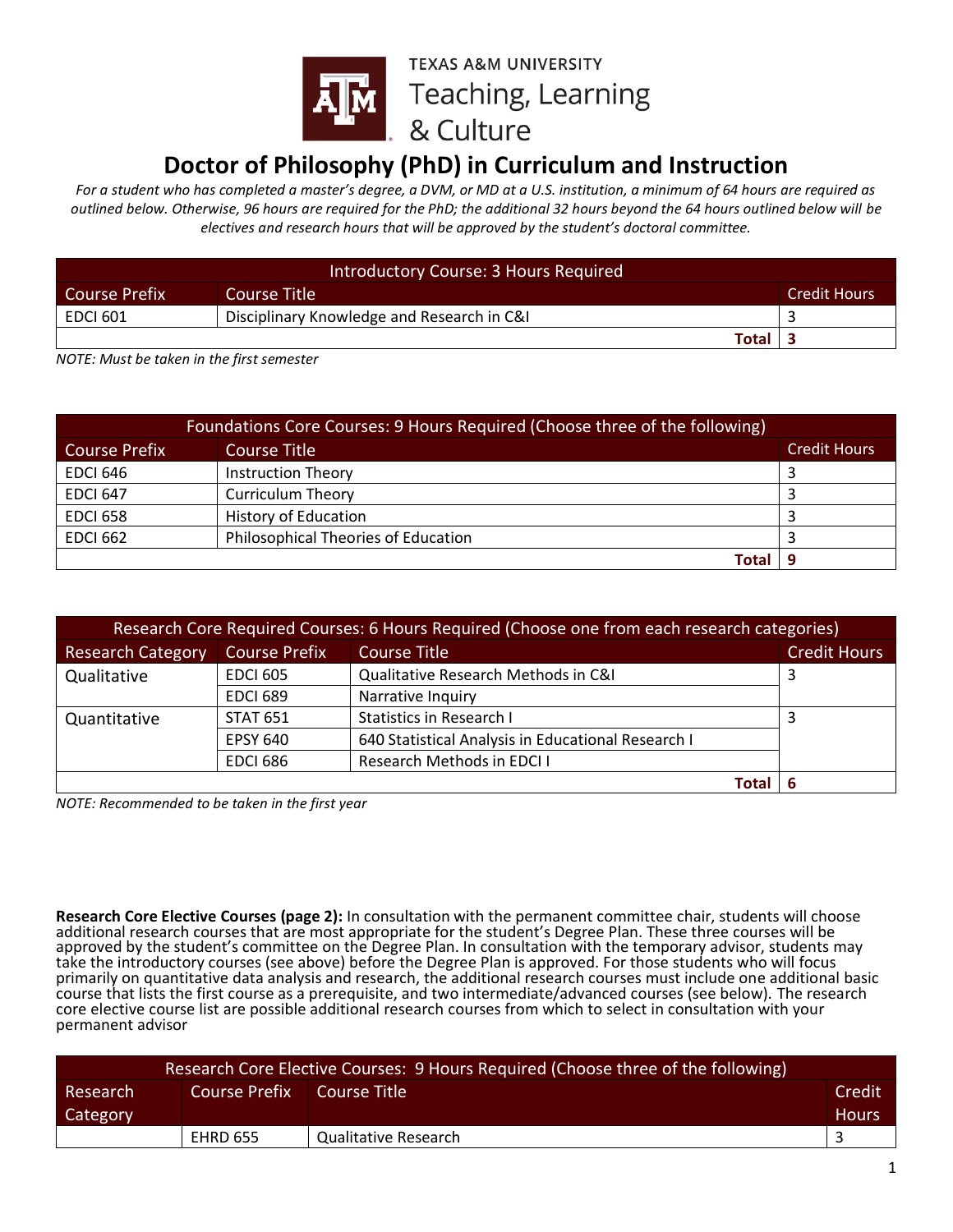| Qualitative  | <b>EHRD 651</b> | Models of Epistemology & Inquiry in HRD                   | $\overline{3}$ |
|--------------|-----------------|-----------------------------------------------------------|----------------|
|              | <b>EHRD 656</b> | Narrative Analysis                                        | 3              |
|              | <b>EHRD 657</b> | Life History Research                                     | $\overline{3}$ |
|              | <b>EDAD 623</b> | <b>Advanced Fieldwork Methods</b>                         | $\overline{3}$ |
|              | <b>EDAD 690</b> | Theory of EDAD Research (Naturalistic Inquiry)            | $\overline{3}$ |
|              | <b>EPSY 633</b> | Qualitative Research Design and Data Collection           | $\overline{3}$ |
|              | <b>EDCI 707</b> | Narrative Inquiry II                                      | 3              |
| Quantitative | <b>STAT 653</b> | <b>Statistics in Research III</b>                         | 3              |
|              | <b>EPSY 622</b> | Measurement and Evaluation in Education                   | 3              |
|              | <b>EPSY 660</b> | Single-Case Research (formerly EPSY 630)                  | 3              |
|              | <b>EPSY 636</b> | <b>Techniques of Research</b>                             | 3              |
|              | <b>EDCI 687</b> | Research Methods in EDCI II                               | 3              |
|              | <b>EDCI 688</b> | Research Methods in EDCI III                              | 3              |
|              | <b>EPSY 689</b> | Hierarchical Linear Modeling/Multi-level Modeling         | 3              |
|              | STAT 651*       | <b>Statistics in Research I</b>                           | 3              |
|              | STAT 652*       | <b>Statistics in Research II</b>                          | 3              |
|              | EPSY 641*       | Statistical Analysis in Educational Research II           | 3              |
|              | STAT 659**      | Applied Categorical Data Analysis                         | 3              |
|              | STAT 604**      | <b>Topics in Statistical Computations</b>                 | 3              |
|              | EPSY 625***     | Advanced Psychometric Theory                              | 3              |
|              | EPSY 642***     | Meta-Analysis of Behavioral Research                      | 3              |
|              | EPSY 643***     | <b>Applied Multivariate Methods</b>                       | $\overline{3}$ |
|              | EPSY 650***     | Multiple Regression & Other Linear Models in Ed. Research | 3              |
|              | EPSY 651 ***    | Theory of Structural Equation Modeling                    | $\overline{3}$ |
|              | EPSY 652 ***    | Theory of Hierarchical Linear Models                      | $\overline{3}$ |
|              | EPSY 653 ***    | <b>Advanced Structural Equation Modeling</b>              | 3              |
|              | STAT 656***     | Applied Analytics Using SAS Enterprise Miner              | 3              |
|              | STAT 657***     | <b>Advanced Programming Using SAS</b>                     | 3              |
|              | EDCI 627***     | Teaching & Learning Data Analysis & Uncertainty Concepts  | 3              |
|              | EDCI 628***     | Analyzing and Reporting Field Based Research              | 3              |
| Mixed        | <b>EDCI 689</b> | <b>Standards and Models of Curriculum</b>                 | 3              |
| Methods      | <b>EDCI 661</b> | <b>Evaluation Mixed-Methods Research in Education</b>     | 3              |
|              | <b>EDAD 620</b> | <b>Educational Program Evaluation</b>                     | 3              |
|              | <b>EHRD 618</b> | <b>Evaluation Models in Human Resource</b>                | 3              |
|              | <b>EHRD 641</b> | Development Evaluation of Adult Teaching and Learning     | $\overline{3}$ |
|              |                 | <b>Total</b>                                              | $\overline{9}$ |

*NOTE: Courses selections from this category must be in consultation with your permanent committee chair \*Basic Quantitative level Course \*\*Intermediate Quantitative Level Course \*\*\*Advanced Quantitative Level Course*

**Emphasis Area Courses: 24 Hours Required**

Technology and Teacher Education (TTE) Program Area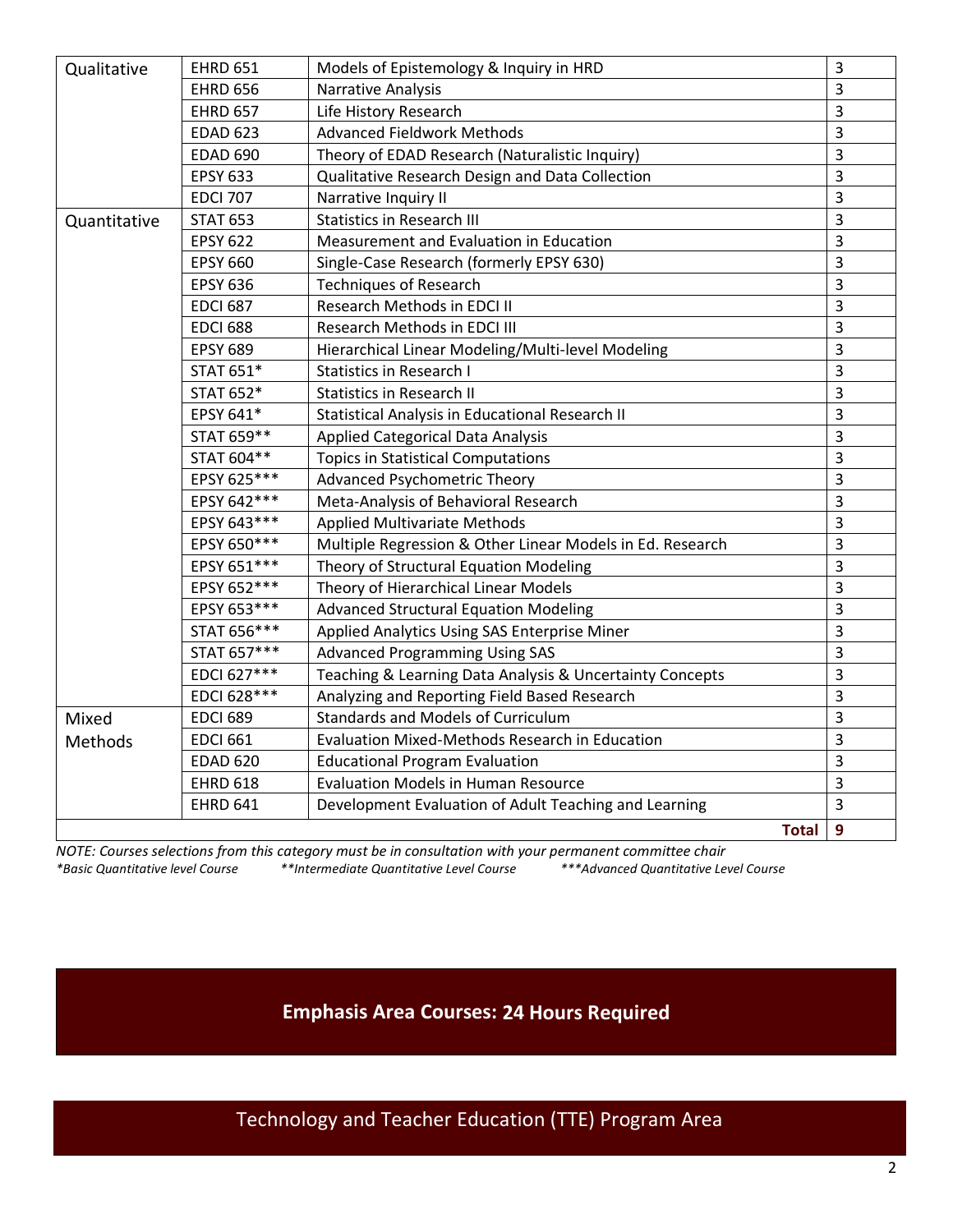| <b>Emphasis</b>                          | <b>Standard</b> | <b>Courses</b>                                   | <b>Credit Hours</b> |
|------------------------------------------|-----------------|--------------------------------------------------|---------------------|
| <b>Teacher</b>                           | Required:       | EDCI 658, EDCI 606, EDCI 703, EDCI 704, EDCI 705 | 15                  |
| <b>Education</b>                         | Electives:      | In consultation with advisor                     | 9                   |
| <b>History of</b>                        | Required:       | HIST 628, HIST 630, EDCI 658, EDCI 659, EDCI 670 | 15                  |
| <b>Education</b>                         | Electives:      | In consultation with advisor                     | 9                   |
| <b>Philosophy of</b><br><b>Education</b> | Electives:      | In consultation with advisor                     | 24                  |
| <b>Technology</b><br><b>Education</b>    | Electives:      | In consultation with advisor                     | 24                  |

| Science, Technology, Engineering, and Mathematics Education<br>(STEM) Program Area |                                   |                                                                                                                                          |                     |  |  |
|------------------------------------------------------------------------------------|-----------------------------------|------------------------------------------------------------------------------------------------------------------------------------------|---------------------|--|--|
| <b>Emphasis</b>                                                                    | <b>Standard</b>                   | <b>Courses</b>                                                                                                                           | <b>Credit Hours</b> |  |  |
| <b>Science</b><br><b>Education</b>                                                 | Required:                         | EDCI 663, EDCI 665, EDCI 667, EDCI 668, EDCI 669, EDCI<br>671, EDCI 701                                                                  | 21                  |  |  |
|                                                                                    | Electives:<br>Approved with Chair | EDCI 620, EDCI 660, EDCI 720, EDCI 721, EDCI 723, EDCI<br>724, EDCI 726                                                                  | 9                   |  |  |
| <b>Mathematics</b><br><b>Education</b>                                             | Required:                         | EDCI 617, EDCI 619, EDCI 620, EDCI 621, EDCI 622, EDCI<br>623, EDCI 627, EDCI 628                                                        | 24                  |  |  |
|                                                                                    | Elective:                         | Mathematics Education will allow EDCI 685 to be<br>substituted for any of the above courses at the discretion of<br>the Committee Chair. |                     |  |  |